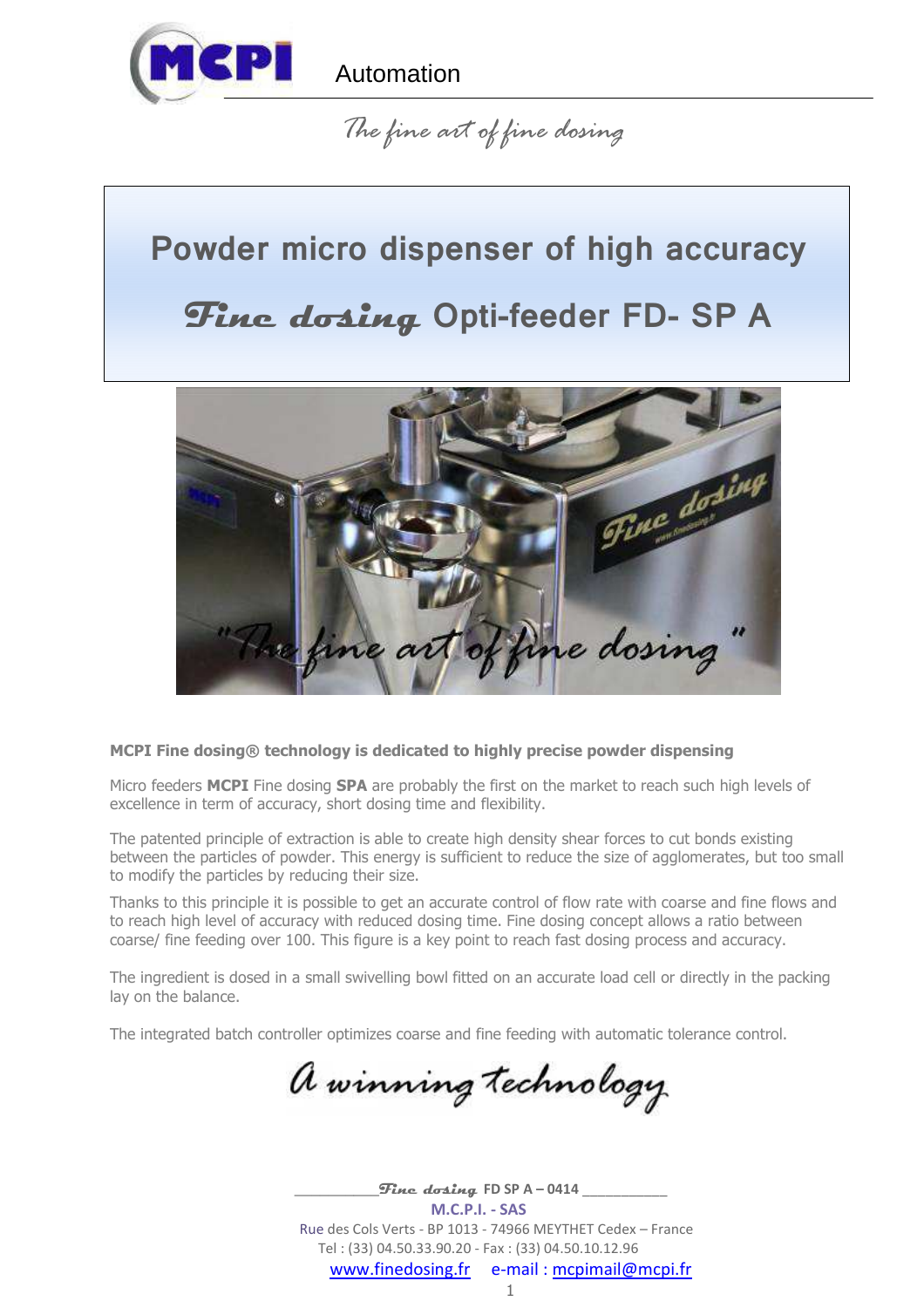

 *The fine art of fine dosing* 

#### An original and innovative extraction of material:

The oscillating mechanism gives a dissymmetric to-and-fro movement. In this movement , the return speed is faster than the forward direction speed. The forward direction is corresponding to the direction of material transfer. To illustrate it, imagine the following experiment. Take a coin on a paper sheet. Move the sheet with an alternate movement whom return speed is higher than forward way. You can see than the coin is moving on the sheet...



#### **Technical data**

The **MCPI Fine dosing® SPA** micro feeders are designed for the accurate dispensing of powders and granules.

3 essential characteristics, highly appreciated by our clients can be highlighted:

- Dosing accuracy: to meet process and quality demands
- Short dosing time: to optimize investment and operating costs
- Hygienic design: to prevent contamination and reduce downtime.

Plus: An absence of particle size discrimination (with the patented extraction principle), the reliability (mechanical cam system running in an oil bath), a friendly design weighing controller, and finally, the customization for each application.

2 design configurations are proposed: To offer the possibility of integrating these micro-feeders on automated lines, or to offer simpler systems.







Direct dosing in the packing placed manually on the balance.

 $_{}$ *Fine dosing* FD SP A – 0414 **M.C.P.I. - SAS**  Rue des Cols Verts - BP 1013 - 74966 MEYTHET Cedex – France Tel : (33) 04.50.33.90.20 - Fax : (33) 04.50.10.12.96 www.finedosing.fr e-mail : mcpimail@mcpi.fr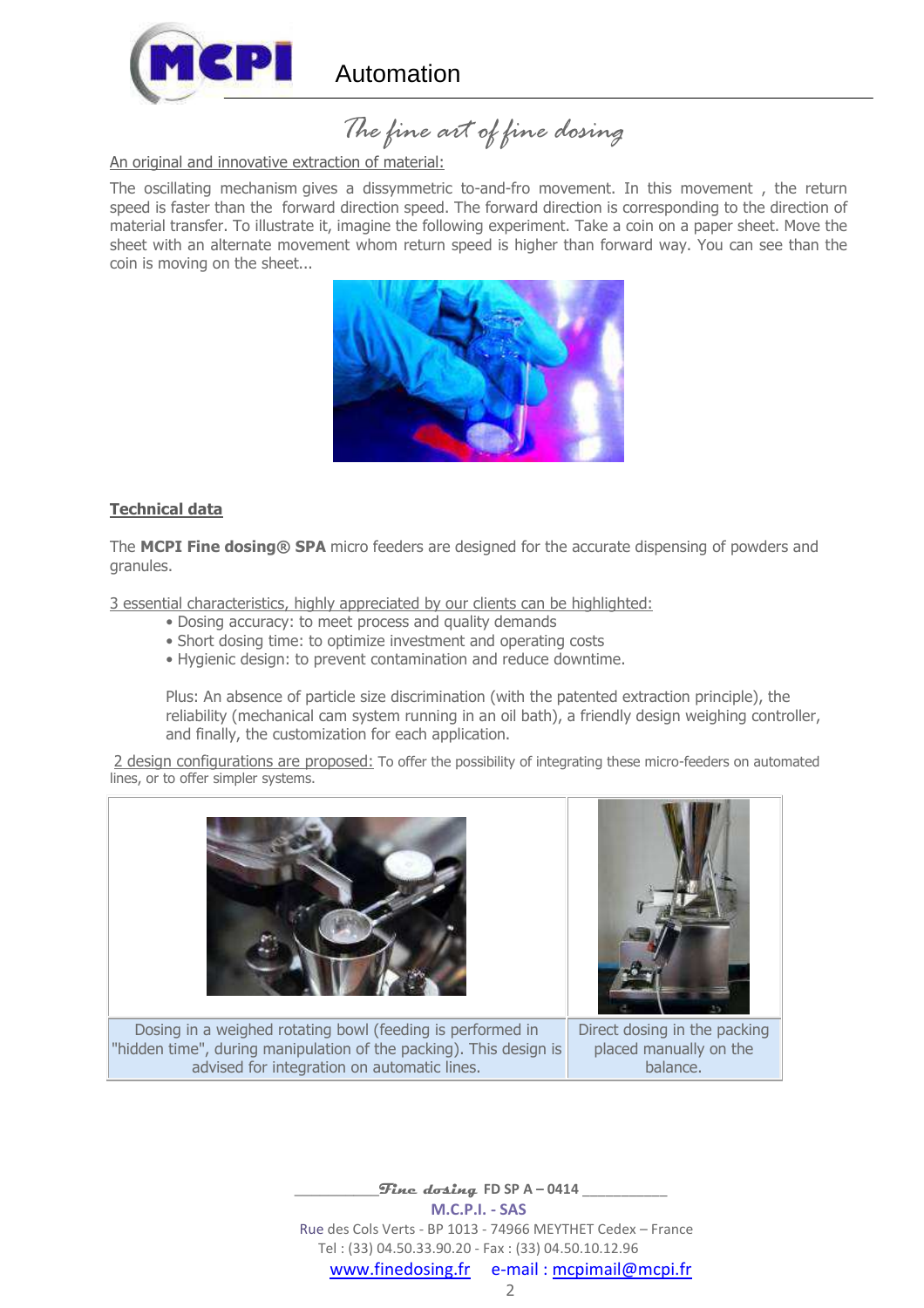



### **Traceability:**

Provides proof of feeding quality for third parties, enables users to optimize settings and monitor production operations.

The analysis of results can be carried out on Excel ® software.

| <b>veda</b> | <b>Printing</b>      | ID Aumth        | date Ahmar           | Fendrig<br>FMEL | <b>MR BOILER</b> | <b>PLASH</b> |
|-------------|----------------------|-----------------|----------------------|-----------------|------------------|--------------|
| ı           | Mg Steatute          | 200001-0        | 2010-11-04-15:09:56  | 6.54            | 7.08             | OK           |
|             | Mg Stewate           | F03061-t        | 2010-11-08-15-10:16  | 7.0%            | 7.00             | OK.          |
|             | Me Meinste           | 203011-8        | 2010/11/06 15:10:57  | 8.97            | 2,00             | <b>CN</b>    |
|             | Mg Shearata          | 203011-4        | 2010-11-04-15-11-07  | 长知              | 7.00             | OK           |
| ٠           | Me Shkarate          | 303051-t        | 2010/11/06/15 11:18  | 7.5             | 3.60             | C#           |
| ÷           | Mal Steamate         | 800361-8        | 2010/11/06 15:11:18  | 2.03            | 3:00             | CK.          |
| п           | <b>Mar Shearante</b> | 200011-0        | 2010-11-04-15:11:38  | 5.5%            | 7.00             | œ            |
| ÷           | Mg Showate           | $-1000011-t$    | 2015-11-04-15-11.49  | 5.57            | 7.08             | CH.          |
|             | Mg Shearate          | spoon La        | 2010-11-04-15-12-02  | 1.98            | 2.08             | ös.          |
| ı           | Mg 34min'ster        | 203051-6        | 2010-11-04-15-12:18  | T <sub>DB</sub> | 7.00             | œ            |
| E           | Ma Steatate          | 2033E1-t        | 2010-11-04 15:12:30  | $-7.00$         | 7.00             | <b>OK</b>    |
|             | Me Steinfate         | 1-100001        | 2010-11-04-15-12-ME  | 2.04            | 3.00             | OR           |
|             | Mg Uparate           | 203001-0        | 2010-11-04-15-12-87  | 7.0%            | 2.00             | <b>DE</b>    |
| r.          | Mg Stewate           | 303051-t        | 1010-11-04-15-11-03  | 7.01            | 7.00             | OK           |
|             | <b>Ma Shearake</b>   | 203001-0        | 2010-11-04-15:11:09  | 3:03            | 7.00             | CH.          |
|             | <b>Mg Mearste</b>    | <b>JOJOT LA</b> | 2010/11/04 15:13:17  | 5.58            | 3.00             | CH           |
|             | Mg Stearvite         | 203001-t        | 2010-11-04-15-18-25. | 5.93            | $7 - 00$         | OK           |
|             | Ma Shearata          | 303041-4        | 1015-11-06-15-13:34  | 7.00            | 2.00             | OK.          |
|             | <b>Mg Stearate</b>   | 303001-1        | 2010-11-04-15-11-18  | 8.97            | 2.00             | OR           |
|             |                      |                 |                      |                 |                  |              |



## **Features:**

4 levels of accuracy of the scale are proposed:

| <b>Class</b> | <b>Weighing resolution of the</b><br>scales | Min.<br>quantity | <b>Max</b><br>quantity |                                       |
|--------------|---------------------------------------------|------------------|------------------------|---------------------------------------|
| A            | 100 mg                                      | >10q             | $\sim$ 20 kg           |                                       |
| 2A           | $10$ mg                                     | $> 250$ mg       | $\sim$ 500 g           |                                       |
| 3A           | $1 \,$ mg                                   | $>100$ mg        | $\sim$ 100 g           |                                       |
| 4A           | $0.1$ mg                                    | $> 20$ mg        | $\sim$ 10 g            | For batch feeding of dry<br>materials |

 $\frac{1}{2}$  Fine dosing FD SP A – 0414 **M.C.P.I. - SAS**  Rue des Cols Verts - BP 1013 - 74966 MEYTHET Cedex – France Tel : (33) 04.50.33.90.20 - Fax : (33) 04.50.10.12.96 www.finedosing.fr e-mail : mcpimail@mcpi.fr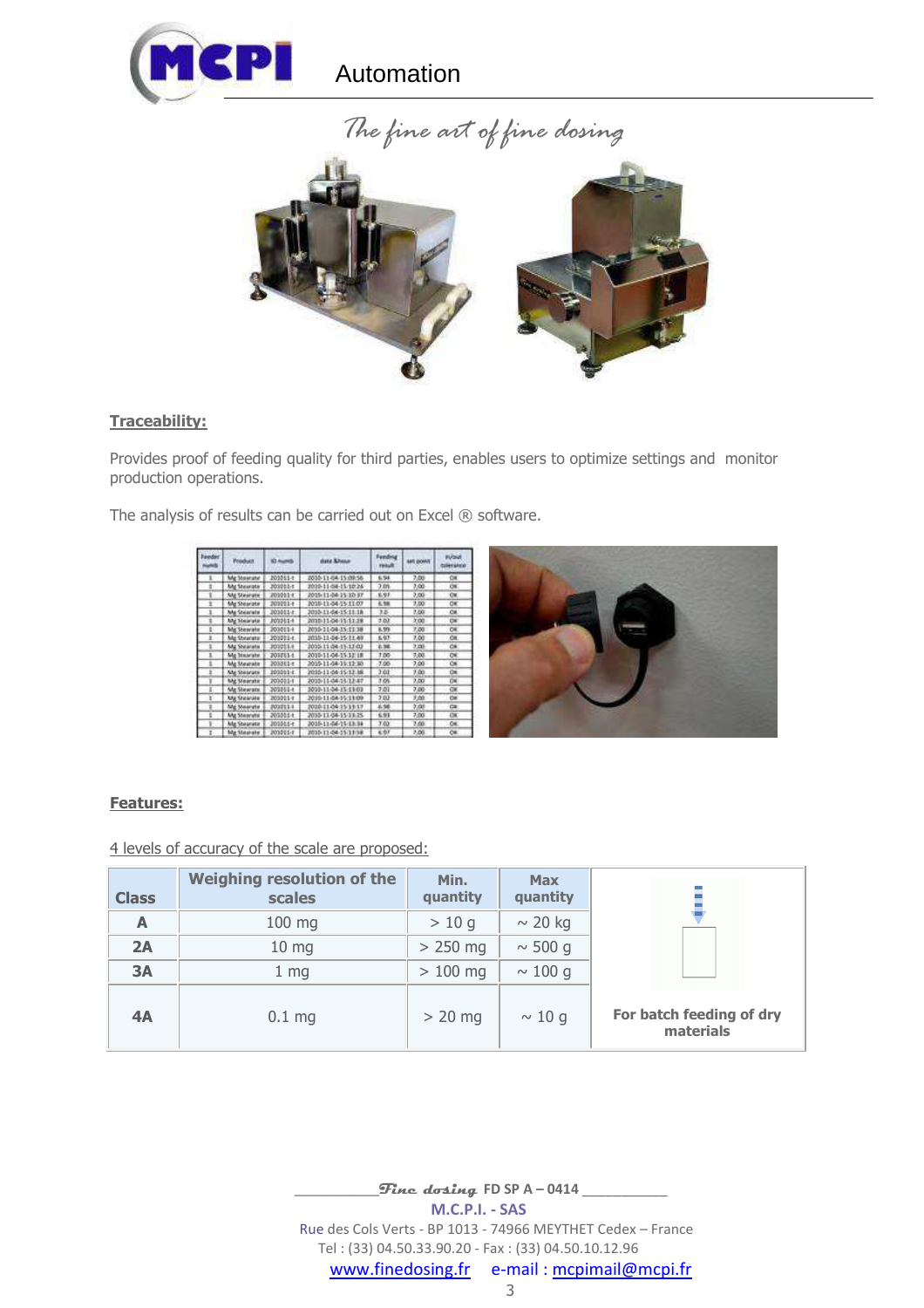

  *The fine art of fine dosing* 



Hygienic design according the definition of EHEDG (European Hygienic Engineering and Design Group):

- Simple design rules to ease cleaning operations.
- Easy access to all machine surfaces for cleaning, disinfection and inspection
- Eliminating hidden areas where deposits and biofilm can accumulate
- All surfaces in contact with the material are "FDA" conform.

## **Weighing controller**



| <b>User interface</b>                   | 6" high quality colour touch screen display with graphical information.<br>Easy to use and understand, dedicated to feeding process.                                                                                                                                                                                                                                                                                                                                        |  |  |  |
|-----------------------------------------|-----------------------------------------------------------------------------------------------------------------------------------------------------------------------------------------------------------------------------------------------------------------------------------------------------------------------------------------------------------------------------------------------------------------------------------------------------------------------------|--|--|--|
| <b>Weighing</b><br>technology           | 100 000 resolution points, short reaction time based on an efficient<br>signal filtration system.                                                                                                                                                                                                                                                                                                                                                                           |  |  |  |
| <b>Product</b><br>parameters<br>storage | 500 product recipes can be stored, for flexible and safe operation.                                                                                                                                                                                                                                                                                                                                                                                                         |  |  |  |
| Data storage                            | 800 000 feeding results are memorised in the controller data exchange<br>with USB stick or network connection.                                                                                                                                                                                                                                                                                                                                                              |  |  |  |
| <b>Feeding operation</b>                | • 3 feeding flows operation (coarse, medium and fine), to<br>optimise accuracy and dosing time. An MCPI exclusivity to<br>benefit from the advantages of MCPI Fine dosing® technology<br>Inverter frequencies (corresponding to coarse, medium and fine<br>$\bullet$<br>flows) are integrated and stored in each product recipe, they<br>are configurable from the touch interface.<br>Automatic correction of overshoot, with setup of the maximum<br>correction interval. |  |  |  |
| <b>Safety</b>                           | Protection with 4 separate pass words:                                                                                                                                                                                                                                                                                                                                                                                                                                      |  |  |  |

#### \_\_\_\_\_\_\_\_\_\_**Fine dosing FD SP A – 0414** \_\_\_\_\_\_\_\_\_\_\_

**M.C.P.I. - SAS** 

 Rue des Cols Verts - BP 1013 - 74966 MEYTHET Cedex – France Tel : (33) 04.50.33.90.20 - Fax : (33) 04.50.10.12.96

www.finedosing.fr e-mail : mcpimail@mcpi.fr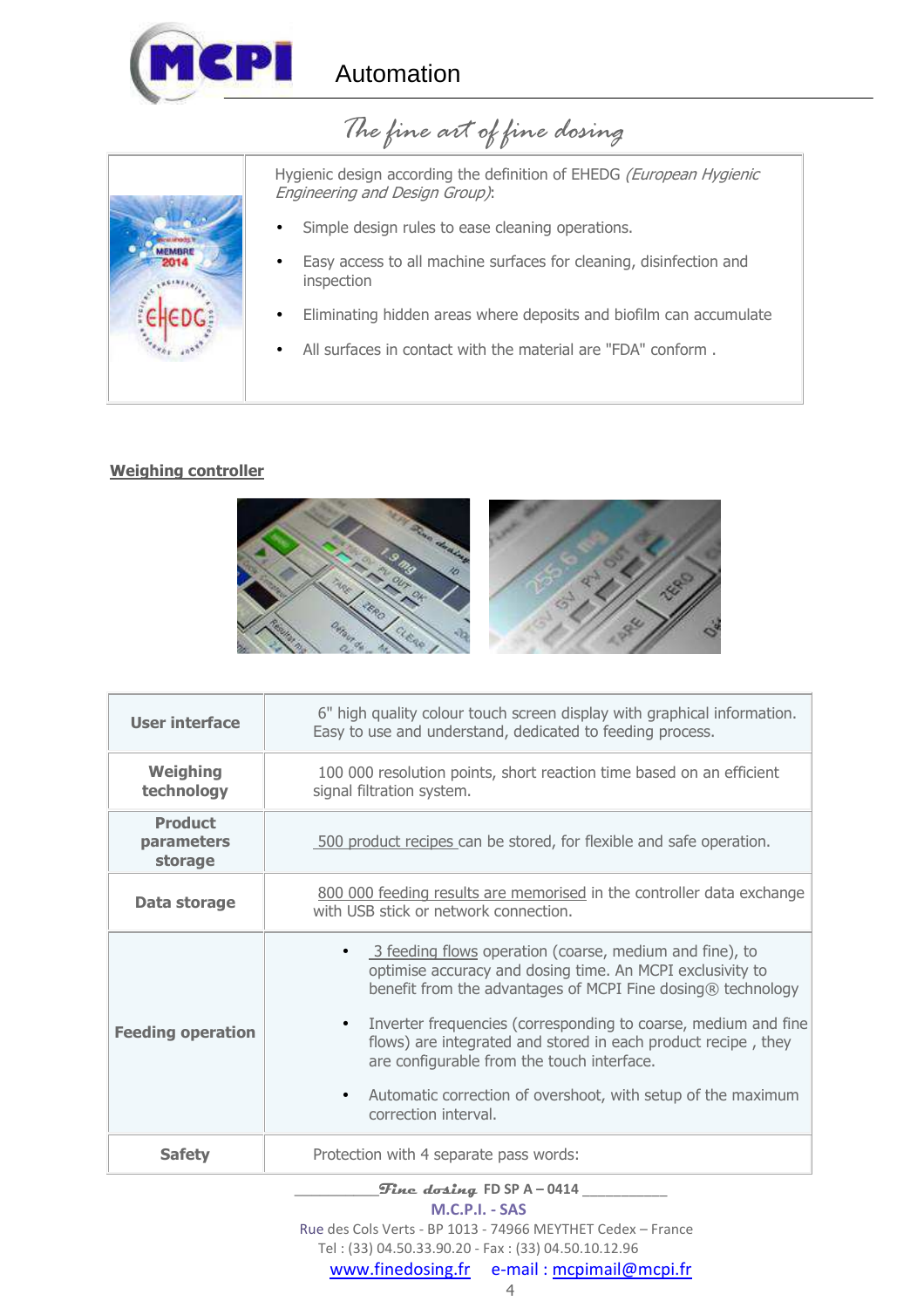

|                          | The fine an of fine dosing                                                                               |  |  |
|--------------------------|----------------------------------------------------------------------------------------------------------|--|--|
|                          | One for maintenance parameters (including calibration)<br>$\bullet$                                      |  |  |
|                          | 3 levels for production: one free $+$ 2 different pass words for<br>$\bullet$<br>operator and supervisor |  |  |
|                          | • All recipes can be transferred to a USB stick.                                                         |  |  |
| <b>Communication</b>     | With all major field buses.                                                                              |  |  |
| <b>Multi controllers</b> | Versions to command $2 - 3 - 4$ feeders with the same screen are<br>proposed.                            |  |  |

## *The fine art of fine dosing*

## **3 feeding flows operation (coarse, medium and fine), to optimize accuracy and dosing time**



 $\_$ *Fine dosing* FD SP A – 0414  $\_$ **M.C.P.I. - SAS**  Rue des Cols Verts - BP 1013 - 74966 MEYTHET Cedex – France Tel : (33) 04.50.33.90.20 - Fax : (33) 04.50.10.12.96 www.finedosing.fr e-mail : mcpimail@mcpi.fr 5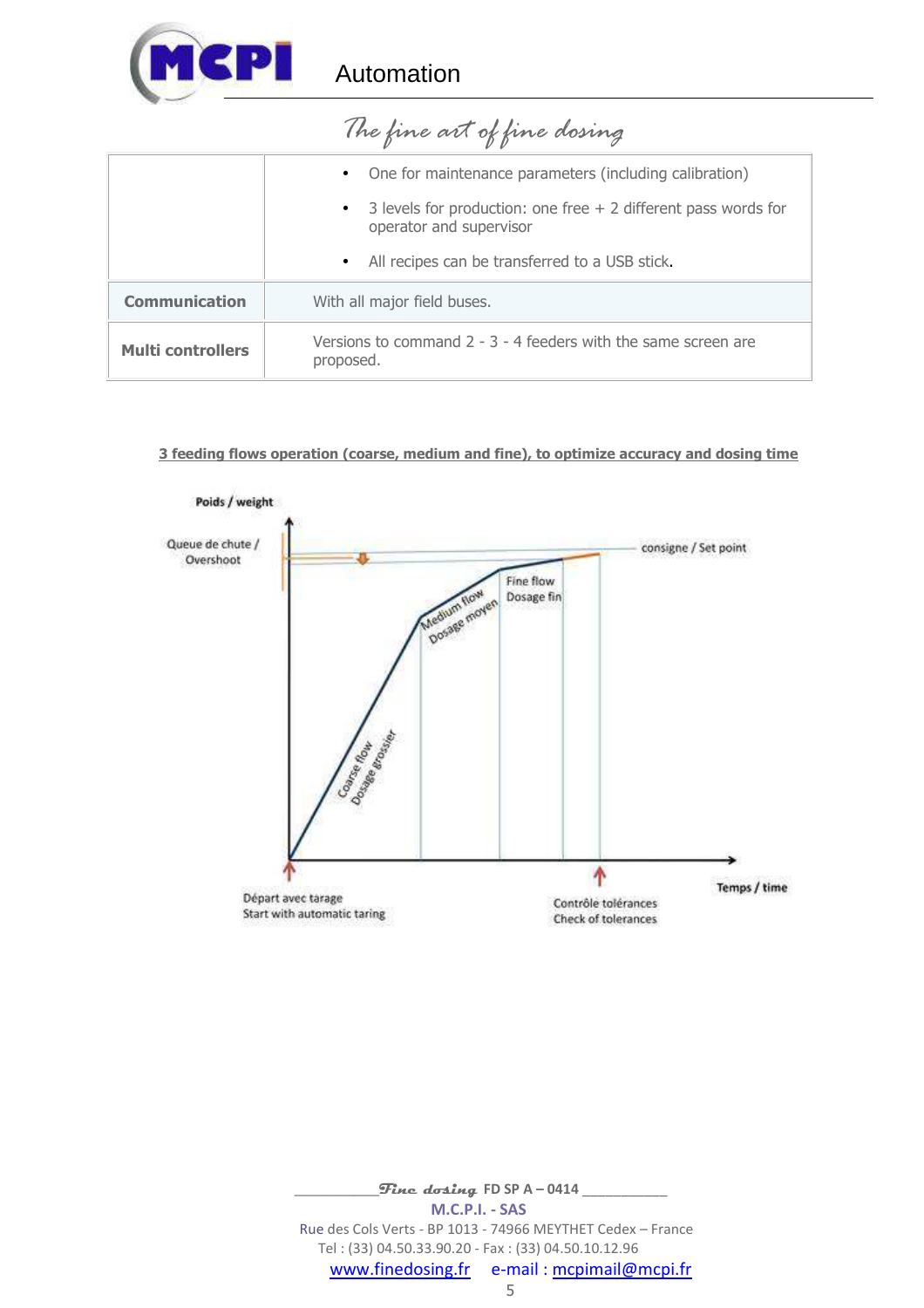









**MCPI Fine dosing**® **SPA technology was rewarded at** 

**POWTECH Nurneberg Germany, 2009**



"The products say it all"



 $\_$ *Fine dosing* FD SP A – 0414  $\_$ **M.C.P.I. - SAS**  Rue des Cols Verts - BP 1013 - 74966 MEYTHET Cedex – France Tel : (33) 04.50.33.90.20 - Fax : (33) 04.50.10.12.96 www.finedosing.fr e-mail : mcpimail@mcpi.fr